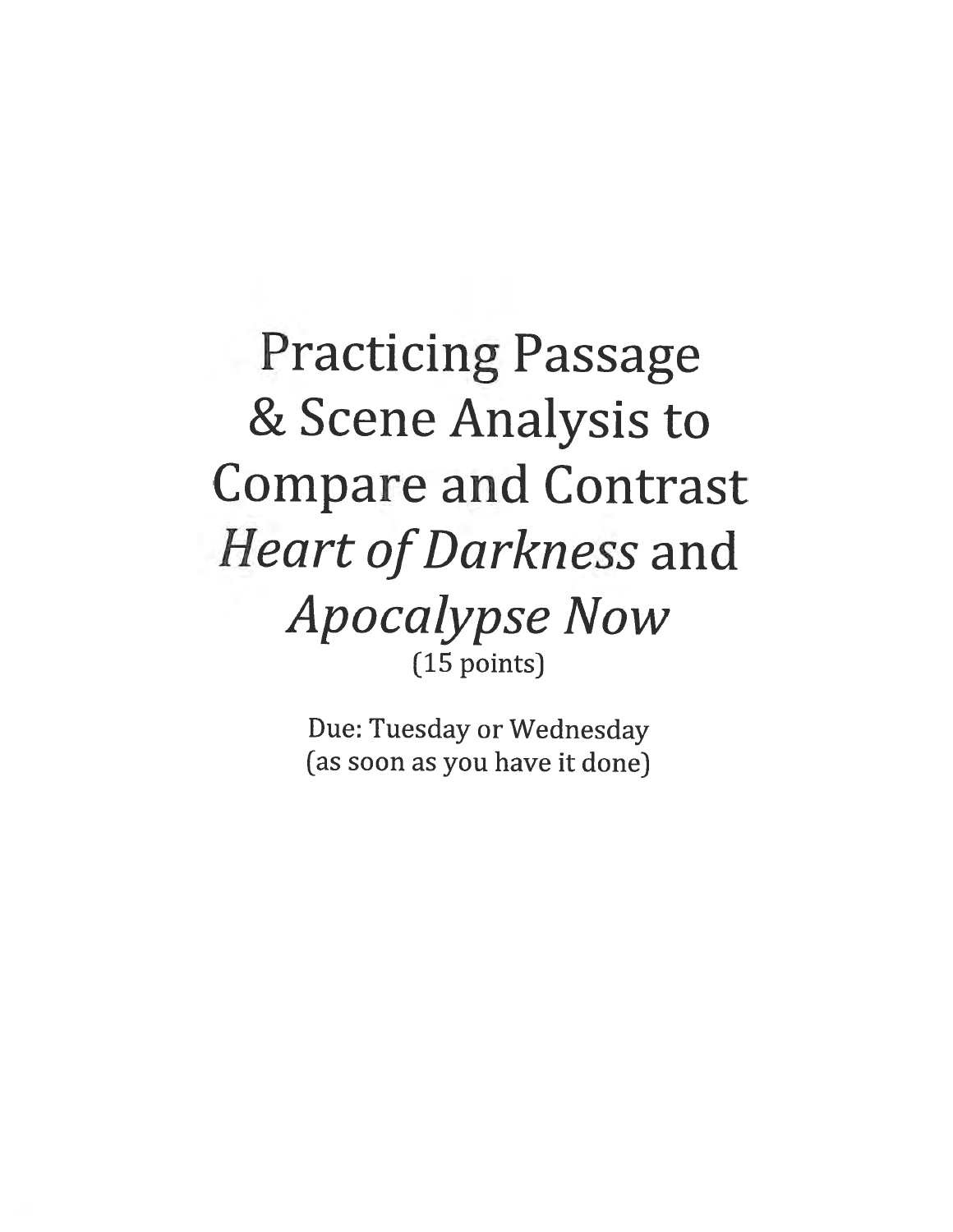- 1. **Identify** the mood created in the first four minutes of the film (use strong adjectives): \_\_\_\_\_\_\_\_\_\_\_\_
- 2. List the images, sounds, camera angles, lighting and other cinematic devices used in the first four minutes **and explain** how each helps create the mood identified above:

3. When Willard says, "Saigon, shit. I'm still only in Saigon," his use of the word "still" gives us a hint about his feelings toward military duty in Vietnam. **Identify** two possible reasons he might use the word "still." Write a question you would need answered in order to understand which of these 

**Consider** these lines of Willard's: "Every time I think I'm gonna wake up back in the jungle. When I was home after my first tour it was worse. I'd wake up and there'd be nothing. I hardly said a word to my wife until I said 'yes' to a divorce. When I was here I wanted to be there. When I was there, all I could think of was getting back into the jungle. I'm here a week now...waiting for a mission...getting softer. Every minute I stay in this room I get weaker. And every minute Charlie squats in the bush he gets stronger. Each time I looked around the walls moved in a little tighter."

4. Why does he say "Every time"? Every time what? Speculate about what he's referring to with the 

5. Consider the remainder of the passage above and what Willard says about his wife and about "Charlie." Think of how his state of mind is affecting his priorities. Then answer this question: What's the likely reason that being home after his first tour of duty was worse than what he's experiencing *now*?

6. List specific movements, facial expressions, gestures and sounds you see or hear Willard make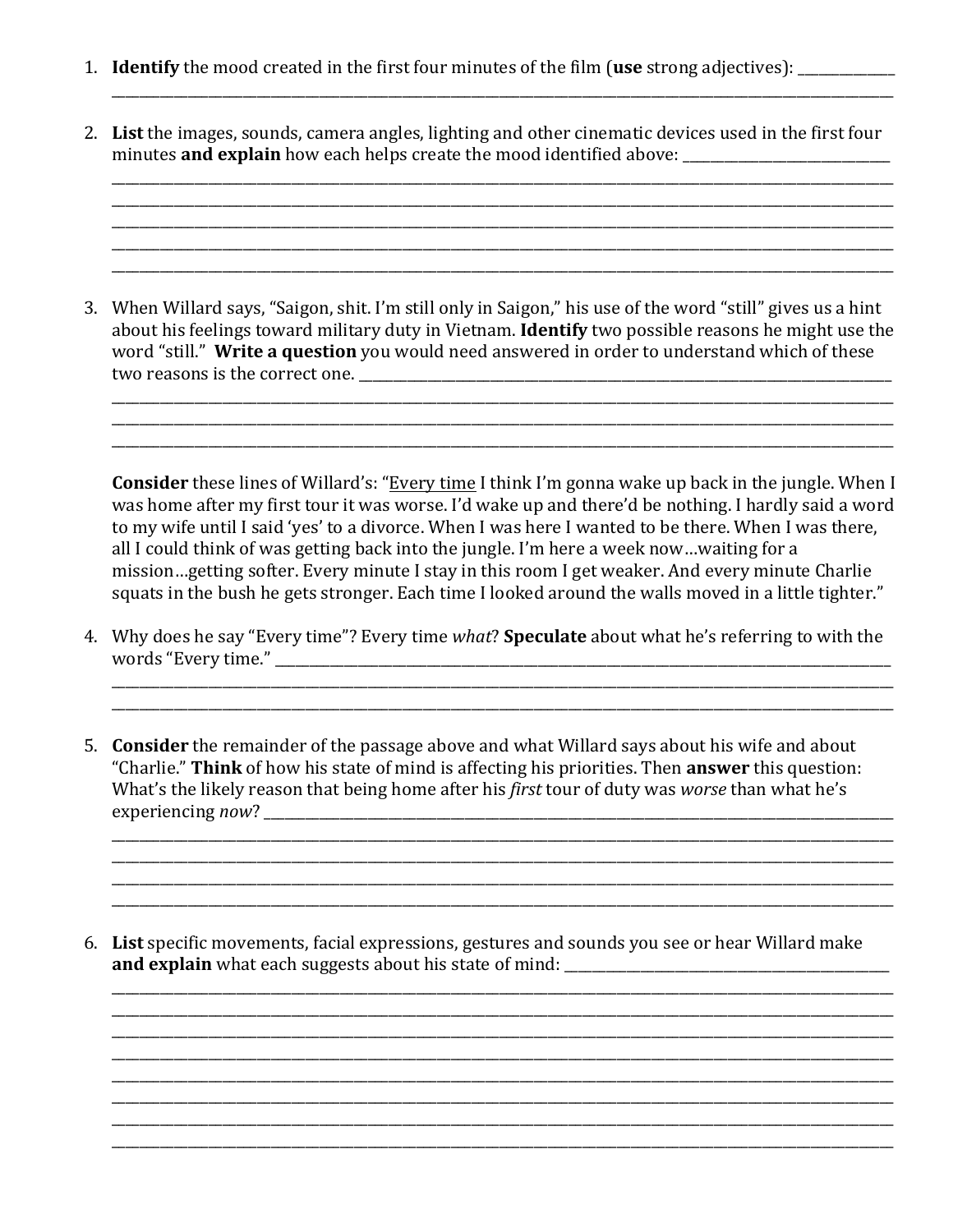## Now read the attached passage from *Heart of Darkness* and answer the following questions:

7. Consider the underlined portion starting with "I have wrestled with death." Identify the mood 

List the words or phrases in the passage that help to create this mood: \_\_\_\_\_\_\_\_\_\_\_\_\_\_\_\_\_\_\_\_\_\_\_\_\_\_\_\_

**Explain** how this mood is either similar to or different from that of the opening scene of 

8. Read the bracketed portion of the passage and **paraphrase** what Marlow discovered about 

9. At this point you don't know much about Willard's experiences or his character, so you don't know if what he's experiencing is the same as the "wrestling with death" that Marlow experienced. So, list questions you will need answered in order to be able to figure out whether the two 

10. Read the circled portion of the passage. List words and phrases that indicate how Marlow felt about the people back in Europe. Then sum up his feeling in your own word or phrase:

11. Explain how Willard's attitude toward people back home is similar to Marlow's. List words and phrases from the film that provide evidence of this similarity: